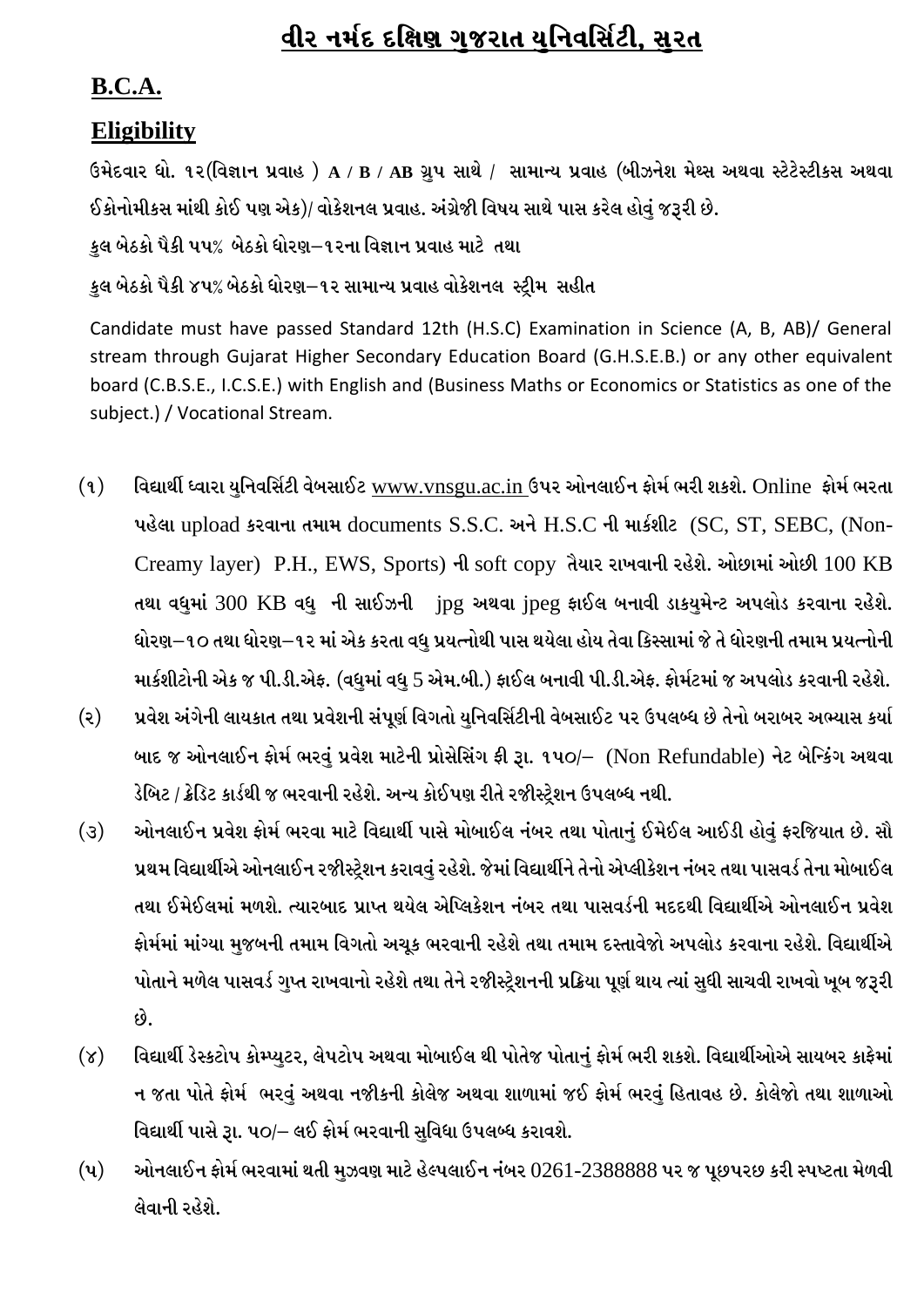- (*૬*) દક્ષિણ ગુજરાત યુનિવર્સિટી કાર્યવિસ્તારમાં આવેલ તમામ શાળાઓ અને દક્ષિણ ગુજરાત યુનિવર્સિટી સંલગ્ન તમામ કોલેજો હેલ્પસેન્ટર તરીકે કાર્યરત રહેશે.
- (૭) સમગ્ર પ્રવેશ પ્રક્રિયા ઓનલાઈન રહેશે, વિદ્યાર્થીએ નિયમિત રીતે પોતાનું ડેશ બોર્ડ તથા યુનિવર્સિટીની વેબસાઈટ ચેક કરવાની રેહેશ. ઓનલાઈન ફોર્મમાં વિદ્યાર્થીએ જે કોલેજમાં પ્રવેશ મેળવવો છે તેની પસંદગી કરવાની નથી પરંતુ કાઉન્સિલિંગ માટે વિદ્યાર્થી જે કોલેજ પર હાજર રહેવા માંગતો હોય તેની પસંદગી કરવાની રહેશે. જે અભ્યાસક્રમ જે કોલેજમાં ચાલતો હોય તે તમામ કોલેજો કાઉન્સિલિંગ સેન્ટર તરીકે કાર્યરત રહેશે. કાઉન્સિલિંગ ના દિવસે વિદ્યાર્થીએ પસંદ કરેલ કાઉન્સિલિંગ સેન્ટર પર નિયત કરેલ તારીખ અને સમયે ફરજીયાત હાજર રહેવાનું રહેશે, કાઉન્સિલિંગ નો કાર્યક્રમ યુનિવર્સિટી ની વેબસાઈટ પર મુકવામાં આવેશ. કાઉન્સિલિંગ દરમ્યાન વિદ્યાર્થી સાથે પરામર્શ કરીને વિદ્યાર્થીના મેરીટ અનુસાર જે કોલેજમાં પ્રવેશ મળવા પાત્ર હશે તે કોલેજમાં પ્રવેશની કાળવણી કરવામાં આવશે.
- (૮) પ્રવેશ કોર્મ ઓનલાઈન ભરાઈ ગયા બાદ દરેક વિદ્યાર્થીએ પાતાના રેકોર્ડ માટે ભરાઈ ગયેલા કોર્મની સોફ્ટ કોપી અથવા પ્રીન્ટ રેકોર્ડ માટે સાચવીને રાખવાની રહેશે. કોઈ પણ વિદ્યાર્થીઓએ ડોકયુમેન્ટ વેરીફીકેશન માટે કોલેજ પર જવાનું નથી. યુનિવર્સિટી દ્વારા ઓનલાઈન વેરીફીકેશન કરવામાં આવશે.

### <u>(૯) – અનામત બેઠકો</u>

ગુજરાત સરકારશ્રીનાનિયમો અનુસાર જુદી જુદી કેટેગરીમાં અનામત બેઠકો અંગેની માહિતી નીચે પ્રમાણે છે. જો વિદ્યાર્થીઓ અનામત બેઠકોનો લાભ મેળવવો હોય તો સક્ષમ અધિકારી પાસેથી મેળવેલ જાતિ અંગેનું પ્રમાણપત્ર અવશ્યપણે રજૂ કરવાનું રહેશે. સામાજિક અને શૈક્ષણિક રીતે પછાત વર્ગના ઉમેદવારોએ સક્ષમ અધિકારી પાસેથી મેળવેલ જાતિ અંગેનું પ્રમાણપત્ર ઉપરાંત ઉન્નત વર્ગમાં આવતા નથી તે બાબતના પ્રમાણપત્રની અવધી (Validity) આવં પ્રમાણપત્ર જે નાણાંકીય વર્ષમાં મેળવ્યુ હોય તે સહિત ત્રણ નાણાંકીય વર્ષની હોય છે તે મુજબ અવધી પૂર્ણ થયેલી ન હોવી જોઈએ.

| ક્રેમ | કેટેગરી      | અનામતની ટકાવારી |
|-------|--------------|-----------------|
| 9.    | એસ. સી.      | 9%              |
| २     | એસ.ટી.       | ૧૫%             |
| उ     | એસ.ઈ.બી.સી.  | २७%             |
|       | ઈ.ડબલ્યુ.એસ. | 90 <sub>6</sub> |

એસ.સી. અને એસ.ટી. અને એસ.ઈ.બી.સી. કેટેગરીની ખાલી રહેલ બેઠકોને ઓપન કેટેગરીમાં તબદીલ કરવામાં આવશે અને તે ખાલી બેઠકો પર ઓપન કેટેગરીના ઉમેદવારોને મેરીટના ધોરણે પ્રવેશ આપવામાં આવશે.

ગુજરાત રાજય બહારના એસ.સી./એસ.ટી./એસ.ઈ.બી.સી. વિદ્યાર્થીઓને અનામત બેઠકનો લાભ મળવાપાત્ર નથી. જો તેમણે અનામત બેઠકનો લાભ મેળવવો હોય તો ગુજરાત સરકારનું સક્ષમ અધિકારી પાસેથી મેળવેલ જાતિ અંગેનું પ્રમાણપત્ર ૨જૂ કરવાનું રહેશે. ઉપરોકત તમામ અનામત બેઠક ઉપર મેરીટના આધારે પ્રવેશ આપવામાં આવશે.

બિનઅનામત વર્ગના Economically Weaker Section(EWS) કેટેગરીમાં પ્રવેશ મેળવવા માંગતા વિદ્યાર્થીઓએ EWS માટેનું પ્રમાણપત્ર સક્ષમ અધિકારી પાસેથી મેળવી રજૂ કરવાનું રહેશે.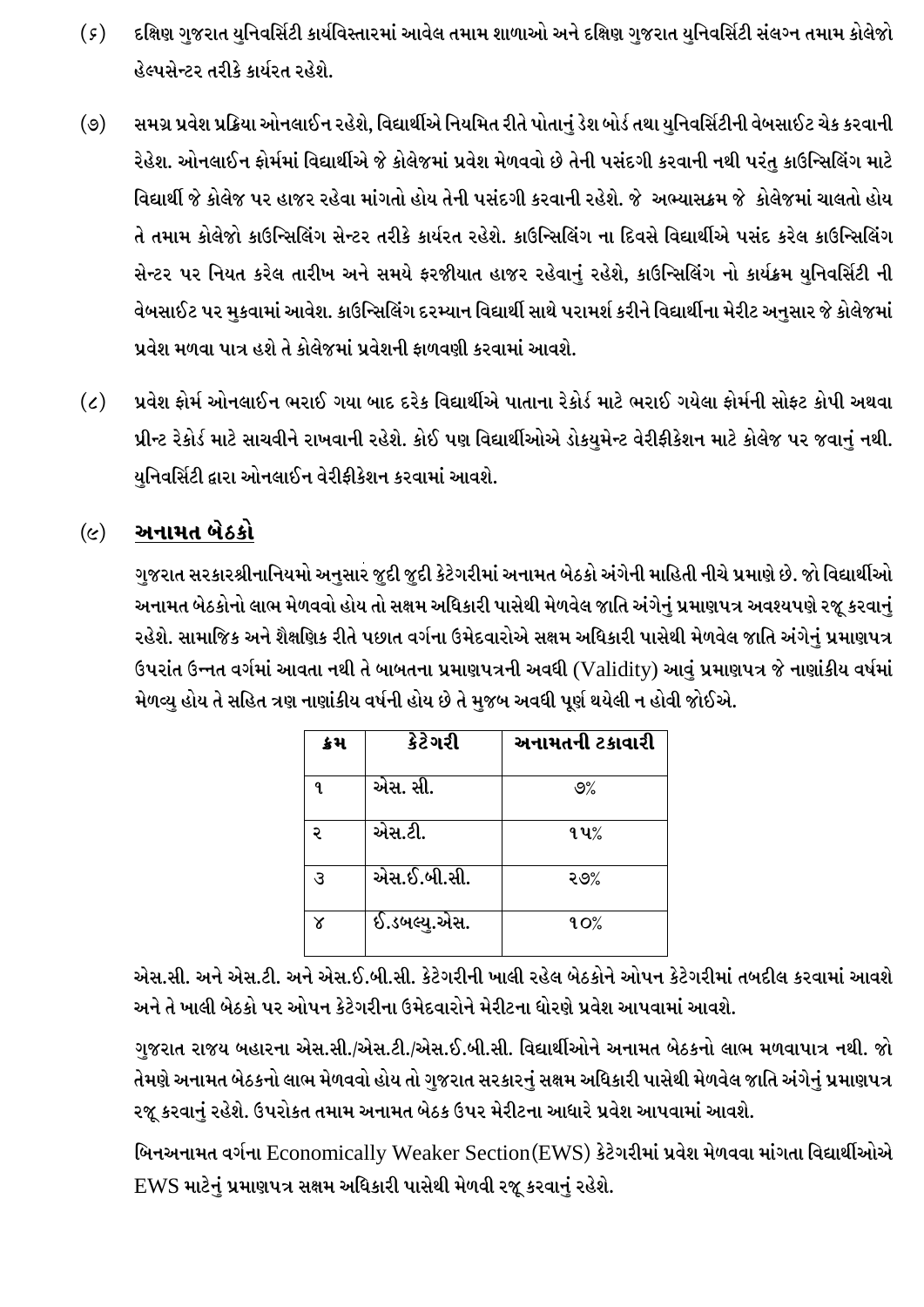### શારીરિક રીતે વિકલાંગ વિદ્યાર્થીઓ માટેની અનામત બેઠકો અંગે :

- શારીરિક રીતે વિકલાંગ ઉમેદવારો માટે બેઠકના ૩% બેઠક અનામત રહેશે (જે તે કેટેગરીમાં સમાવિષ્ટ) શારીરિક **q**. રીતે વિકલાંગ વિદ્યાર્થી જો અનામત બેઠકોનો લાભ મેળવવા માંગતા હોય તો તેણે સક્ષમ અધિકારી પાસેથી મેળવેલ ૪૦% કે તેના કરતા વધુ વિકલાંગતા દર્શાવતુ પ્રમાણપત્ર રજૂ કરવાનું રહેશે.
- કુલ બેઠકો પૈકીની ૮૦ % બેઠકો ગુજરાત સેકેન્ડરી એન્ડ હાયર સેકન્ડરી બોર્ડ, ગાંધીનગર માટે તથા કુલ બેઠકો ૨. પૈકીની ૨૦ % બેઠકો તથા અન્ય બોર્ડના વિદ્યાર્થીઓ માટે કાળવવામાં આવે છે.
- કાશ્મીરી સ્થળાંતરીત માટે કોલેજ કોર્ષ/પ્રોગ્રામ દીઠ બે સીટ અનામત રહેશે. З.
- (૧૦) સ્પોર્ટસ કવોટાની બેઠકો માટે સિન્ડિકેટની તા. ૦૯/૦૬/૨૦૨૧ ની સભામાં નીચે મુજબ ઠરાવેલ છે.

આથી ઠરાવવામાં આવે છે કે, રાષ્ટ્રીય કક્ષાએ અથવા રાજય કક્ષાએ ખેલકુદ / સાંસ્ક્રુતિક  $\dddot{\mathbf{r}}$ પ્રવૃતિઓ કે જે રમતગમત કે પ્રવૃતિઓ યુનિવર્સિટી દ્વારા જ પૈકીની આપણી યુનિવર્સિટી દ્વારા આગલા વર્ષમાં યોજાયેલ હોય. તેમા વિજેતા થયેલ વિદ્યાર્થીઓને ગ્રાન્ટ–ઈન–એઈડ તથા સ્વનિર્ભર સંસ્થાઓમાં વર્ગદીઠ ૪ બેઠકોની ફાળવણી થઈ શકશે. અને તે માટે અલગ અરજી મંગાવી મેરીટ બનાવીને વિદ્યાર્થીઓનું કાઉન્સિલીંગ કરી યુવક કલ્યાણ વિભાગ દ્વારા કોલેજોમાં પ્રવેશો ફાળવવાના રહેશે.

વધમાં ગ્રાન્ટ ઈન એઈડ કોલેજોમા સ્પોર્ટસ કવોટોમાં ફાળવાયેલી બેઠકોને સપરન્યમરી બેઠકો ગણી પ્રવેશ આપવા અને સ્વનિર્ભર કોલેજોમાં સ્પોર્ટસ કવોટોમાં ફાળવાયેલી બેઠકોને તે કોલેજોની કુલ બેઠકોના ભાગ તરીકે ગણીને પ્રવેશ આપવા.

(૧૧) B.Sc. ની પ્રવેશ પ્રક્રિયા સુરત, વલસાડ,નવસારી, બારડોલી અને ભરૂચ એમ પાંચ ઝોન વાઈઝ કરવાની હોવાથી વિદ્યાર્થીઓએ પોતાની પસંદગીની કોલેજો જે ઝોનમાં આવતી હોય તે જોઈ તે અનસાર પ્રવેશ ફોર્મ ભરવાના રહેશે. જો કોઈ વિદ્યાર્થી એક કરતા વધુ ઝોન ની કોલેજો માટે પ્રવેશ ફોર્મ ભરવા માંગતા હોય તો પ્રત્યેક ઝોન માટે અલગ અલગ ફોર્મ ભરવાનું રહેશે. (કયા ઝોનમાં કઈ કઈ કોલેજો નો સમાવેશ કરવામાં આવેલ છે. તેની વિગતો નીચે મુજબ છે.

|                | <b>Surat Zone</b>                                                                                                                                                                                                        |       |                        |                                 |                               |
|----------------|--------------------------------------------------------------------------------------------------------------------------------------------------------------------------------------------------------------------------|-------|------------------------|---------------------------------|-------------------------------|
| Sr.No.         | <b>College Name</b>                                                                                                                                                                                                      | City  | College<br><b>Type</b> | <b>Total</b><br><b>Division</b> | <b>Total</b><br><b>Intake</b> |
|                | VIVEKANAND COLLEGE FOR ADVANCED COMPUTER &<br><b>INFORMATION SCIENCE, SURAT</b>                                                                                                                                          | Surat | <b>SFI</b>             | 3                               | 225                           |
| $\overline{2}$ | C.B. PATEL COMPUTER COLLEGE & JAMANABEN NARROTTAMBHAI<br>MOTIRAM PATEL SCIENCE COLLEGE, BHARTHANA, VESU, SURAT.                                                                                                          | Surat | <b>SFI</b>             | 4                               | 300                           |
| 3              | <b>PROF. V.B. SHAH INSTITUTE OF MANAGEMENT &amp; R.V. PATEL</b><br>COLLEGE OF COMMERCE (ENG. MED.), V.L. SHAH COLLEGE OF<br>COMMERCE (GUJ. MED.), SUTEX BANK COLLEGE OF COMPUTER<br>APPLICATION & SCIENCE, AMROLI, SURAT | Surat | <b>SFI</b>             | 4                               | 300                           |
| 4              | SMT. TANUBEN & DR. MANUBHAI TRIVEDI COLLEGE OF<br>INFORMATION SCIENCE, SURAT (WADIA BCA)                                                                                                                                 | Surat | <b>SFI</b>             | $\mathfrak{p}$                  | 150                           |
| 5              | AMBABA COMMERCE COLLEGE, MANIBA INSTITUTE OF BUSINESS<br>MANAGEMENT & DEVIBA INSTITUTE OF COMPUTER APPLICATION.<br>SABARGAM, SURAT                                                                                       | Surat | <b>SFI</b>             | 1                               | 75                            |

### B.C.A.\_College\_Division\_&\_Intake (2021-2022)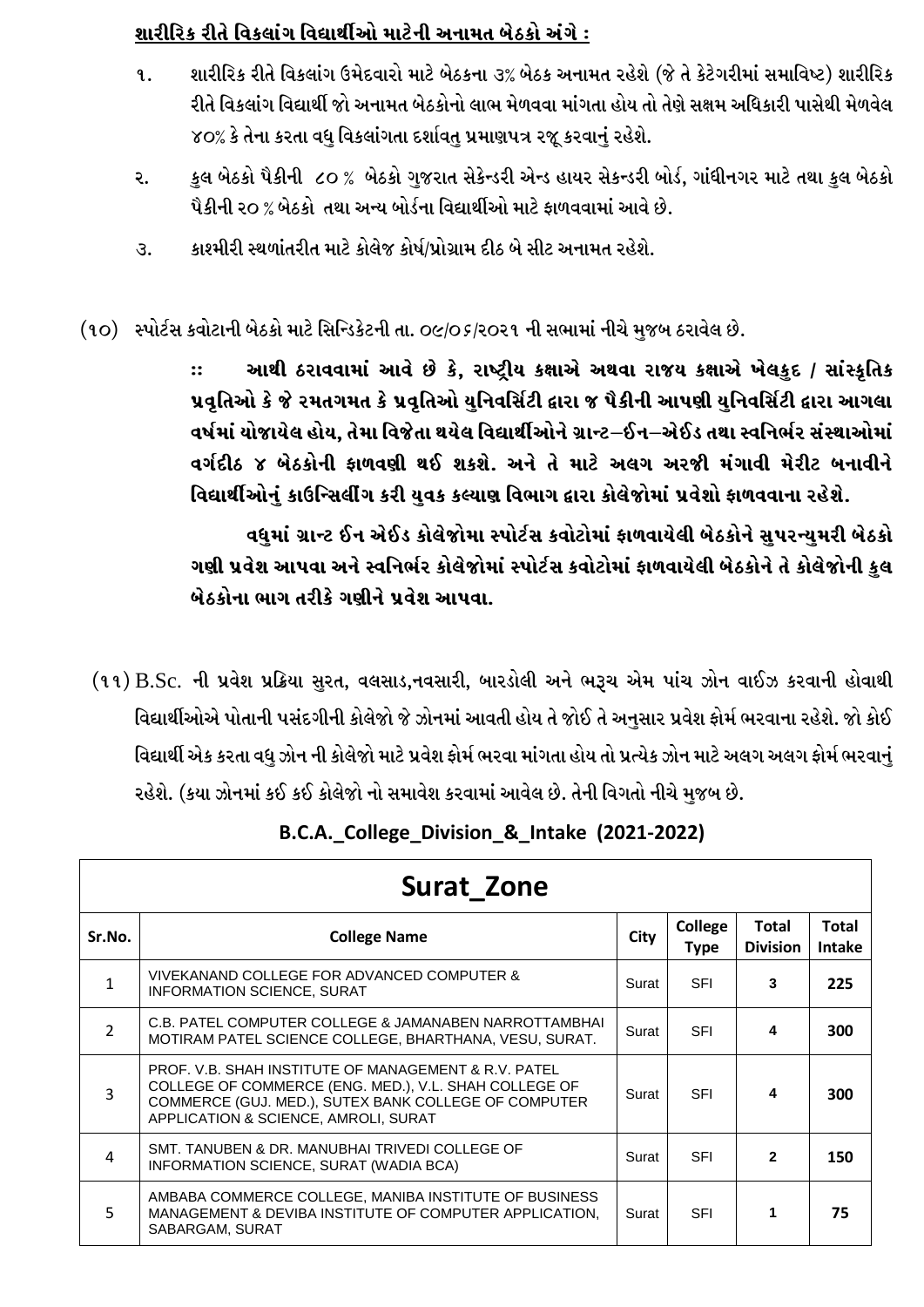| 6              | VIMAL TORMAL PODDAR BCA COLLEGE, PANDESARA, SURAT.                                                                                                  | Surat | <b>SFI</b> | $\overline{2}$ | 150  |
|----------------|-----------------------------------------------------------------------------------------------------------------------------------------------------|-------|------------|----------------|------|
| $\overline{7}$ | UDHNA CITIZEN COMMERCE COLLEGE & S.P.B. COLLEGE OF<br>BUSINESS ADMINISTRATION & SMT. DIWALIBEN HARJIVANBHAI<br>GONDALIYA COLLEGE OF BCA & IT, SURAT | Surat | <b>SFI</b> | 3              | 225  |
| 8              | SHRI SHAMBHUBHAI V. PATEL COLLEGE OF COMPUTER SCIENCE<br>& BUSINESS MANAGEMENT, SURAT                                                               | Surat | <b>SFI</b> | 4              | 300  |
| 9              | SHREE UTTAR GUJARAT BCA COLLEGE, SURAT                                                                                                              | Surat | <b>SFI</b> | $\mathbf{2}$   | 150  |
| 10             | SMT. Z.S. PATEL COLLEGE OF MANAGEMENT & TECHNOLOGY.<br><b>SURAT</b>                                                                                 | Surat | <b>SFI</b> | $\mathbf{2}$   | 150  |
| 11             | M.L.PARMAR COLLEGE OF COMPUTER SCIENCE & I.T., SURAT                                                                                                | Surat | <b>SFI</b> | $\mathbf{2}$   | 150  |
| 12             | SDJ INTERNATIONAL COLLEGE, VESU, SURAT                                                                                                              | Surat | <b>SFI</b> | 4              | 300  |
| 13             | DOLLYBEN DESAI INSTITUTE OF COMPUTER & APPLIED SCIENCE.<br>PALSANA, SURAT                                                                           | Surat | <b>SFI</b> | $\mathbf{1}$   | 75   |
| 14             | PRABHU B.C.A. COLLEGE, UMRA, SURAT                                                                                                                  | Surat | <b>SFI</b> | 1              | 75   |
| 15             | VISHWABHARTI GIRLS INSTITUTE OF COMMERCE, MANAGEMENT<br>AND COMPUTER APPLICATION, MORTHANA                                                          | Surat | <b>SFI</b> | 1              | 75   |
| 16             | ATMANAND SARASWATI SCIENCE COLLEGE, VARACHHA, SURAT                                                                                                 | Surat | <b>SFI</b> | $\overline{2}$ | 150  |
| 17             | VIDHYADEEP INSTITUTE OF COMPUTER & INFORMATION<br><b>TECHNOLOGY, KIM</b>                                                                            | Surat | <b>SFI</b> | $\mathbf{1}$   | 75   |
|                |                                                                                                                                                     |       |            |                | 2925 |

|                  | Valsad – Vapi Zone                                                                                                                                          |                               |                                            |                               |  |
|------------------|-------------------------------------------------------------------------------------------------------------------------------------------------------------|-------------------------------|--------------------------------------------|-------------------------------|--|
| Sr.<br><b>No</b> | <b>College Name</b>                                                                                                                                         | <b>College</b><br><b>Type</b> | <b>Total</b><br><b>Divisi</b><br><b>on</b> | <b>Total</b><br><b>Intake</b> |  |
| $\mathbf{1}$     | GIDC RAJJU SHROFF ROFEL INSTITUTE OF MANAGEMENT STUDIES<br>(BBA PROGRAMME) AND ROFEL SHRI G.M. BILAKHIA COLLEGE OF<br>APPLIED SCIENCE (BCA PROGRAMME), VAPI | <b>SFI</b>                    | $\mathbf{2}$                               | 150                           |  |
| $\overline{2}$   | R.K. DESAI ACHCHHARIWALA COLLEGE OF COMPUTER & APPLIED<br><b>SCIENCES, VAPI</b>                                                                             | <b>SFI</b>                    | 1                                          | 75                            |  |
| 3                | DOLAT USHA INSTITUTE OF APPLIED SCIENCES & DHIRU-SARLA<br>INSTITUTE OF MANAGEMENT & COMMERCE, VALSAD                                                        | <b>SFI</b>                    | $\mathbf{2}$                               | 150                           |  |
| 4                | SHRINATHJI COLLEGE OF COMPUTER APPLICATION, DAMAN                                                                                                           | <b>SFI</b>                    | 1                                          | 75                            |  |
| 5                | K. B. SUMERIA COMMERCE & NATARAJ PROFESSIONAL SCIENCE<br>COLLEGE, VAPI                                                                                      | <b>SFI</b>                    | 1                                          | 75                            |  |
|                  |                                                                                                                                                             |                               |                                            | 525                           |  |
|                  | Navsari - Bilimora Zone                                                                                                                                     |                               |                                            |                               |  |

| Sr.No | <b>College Name</b>                                                     | <b>College</b><br><b>Type</b> | Total<br><b>Division</b> | <b>Total</b><br><b>Intake</b> |
|-------|-------------------------------------------------------------------------|-------------------------------|--------------------------|-------------------------------|
|       | V.S. PATEL COLLEGE OF ARTS & SCIENCE, BILIMORA                          | SFI                           |                          | 75                            |
|       | NARANLALA COLLEGE OF PROFESSIONAL & APPLIED SCIENCES.<br><b>NAVSARI</b> | SFI                           | 2                        | 150                           |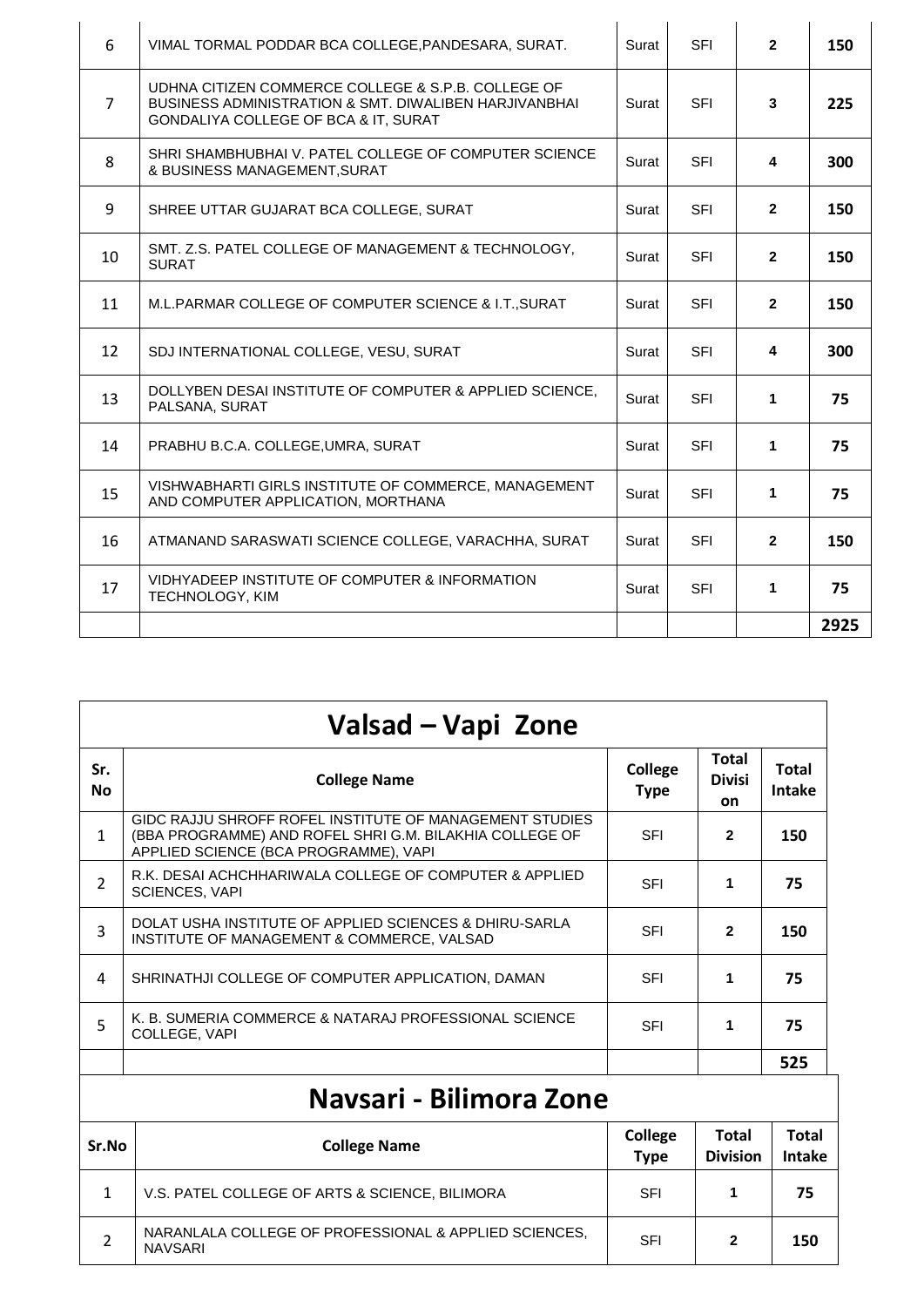| S.S. AGRAWAL COLLEGE OF COMMERCE & MANAGEMENT,<br>SFI<br>150<br>2<br>4<br><b>NAVSARI</b><br>75<br><b>B.N.PATEL COLLEGE OF SCIENCE &amp; COMMERCE, JALALPORE</b><br>SFI | 3 | COLLEGE OF APPLIED SCIENCES AND PROFESSIONAL STUDIES.<br><b>CHIKHLI</b> | SFI | 2 | 150 |
|------------------------------------------------------------------------------------------------------------------------------------------------------------------------|---|-------------------------------------------------------------------------|-----|---|-----|
|                                                                                                                                                                        |   |                                                                         |     |   |     |
|                                                                                                                                                                        |   |                                                                         |     |   |     |
|                                                                                                                                                                        |   |                                                                         |     |   | 600 |

## **Bardoli – Tapi Zone**

| Sr.<br><b>No</b> | <b>College Name</b>                                                                                                                             | College<br><b>Type</b> | <b>Total</b><br><b>Division</b> | <b>Total</b><br><b>Intake</b> |
|------------------|-------------------------------------------------------------------------------------------------------------------------------------------------|------------------------|---------------------------------|-------------------------------|
| 1                | SMT. R.P. CHAUHAN ARTS & SMT. J.K. SHAH & SHRI K.D. SHAH<br>COMMERCE & K.R.P. DARJI INDOAMERICAN INSTITUTE OF<br><b>COMPUTER SCIENCE, VYARA</b> | <b>SFI</b>             |                                 | 75                            |
| 2                | THE MANDVI EDUCATION SOCIETY BBA, BCA AND SCIENCE<br>COLLEGE, MANDVI                                                                            | SFI                    |                                 | 75                            |
| 3                | VIDYABHARTI TRUST COLLEGE OF BCA, UMRAKH, BARDOLI                                                                                               | <b>SFI</b>             | $\mathbf 2$                     | 150                           |
| 4                | GOVERNMENT SCIENCE COLLEGE(B.C.A), VALOD                                                                                                        | <b>SFI</b>             |                                 | 75                            |
|                  |                                                                                                                                                 |                        |                                 | 375                           |

## **Bharuch - Narmada Zone**

| Sr.<br><b>No</b> | <b>College Name</b>                                                                             | College<br><b>Type</b> | <b>Total</b><br><b>Division</b> | <b>Total</b><br><b>Intake</b> |
|------------------|-------------------------------------------------------------------------------------------------|------------------------|---------------------------------|-------------------------------|
| 1                | M.K. INSTITUTE OF COMPUTER STUDIES, BHARUCH                                                     | SFI                    | 2                               | 150                           |
| 2                | SHRI MANILAL KADAKIA COLLEGE OF COMMERCE, MANAGEMENT,<br>SCIENCE & COMPUTER STUDIES, ANKLESHWAR | SFI                    |                                 | 75                            |
| 3                | NARMADA COLLEGE OF SCIENCE & COMMERCE, ZADESHWAR                                                | <b>SFI</b>             | 1                               | 75                            |
| 4                | IQRA BCA COLLEGE, BHARUCH                                                                       | SFI                    |                                 | 75                            |
|                  |                                                                                                 |                        |                                 | 375                           |

#### $\mathbf{d}$ ોંધ  $\mathbf{d}$

'' સ્વનિર્ભર કોલેજો, સ્વનિર્ભર અભ્યાસક્રમો, તેમજ વધારાના સ્વનિર્ભર વર્ગોની એફીલીયેશનની પ્રક્રિયા ચાલુ હોવાથી પોસ્પેકટસમાં / ઓનલાઈન ફોર્મમાં દર્શાવેલ કોલેજોને જેટલાં ડિવિઝન માટેની મંજુરી મળશે માત્ર તેટલી જ કોલેજો પર તેટલા જ ડીવીઝન પર પ્રવેશની કાળવણી કરવામાં આવશે. નવી કોલેજો, નવા સ્વનિર્ભર અભ્યાસક્રમો તેમજ વધારાના સ્વનિર્ભર અભ્યાસક્રમો ના કિસ્સામાં રાજય સરકારશ્રીની મંજુરી મળ્યા બાદ જ પ્રવેશ ફાળવવામાં આવશે તથા આવા ફેરફારો પ્રવેશ પ્રક્રિયામાં ભાગ લેનાર તમામ વિદ્યાર્થીઓને બંધનકર્તા રહેશે "